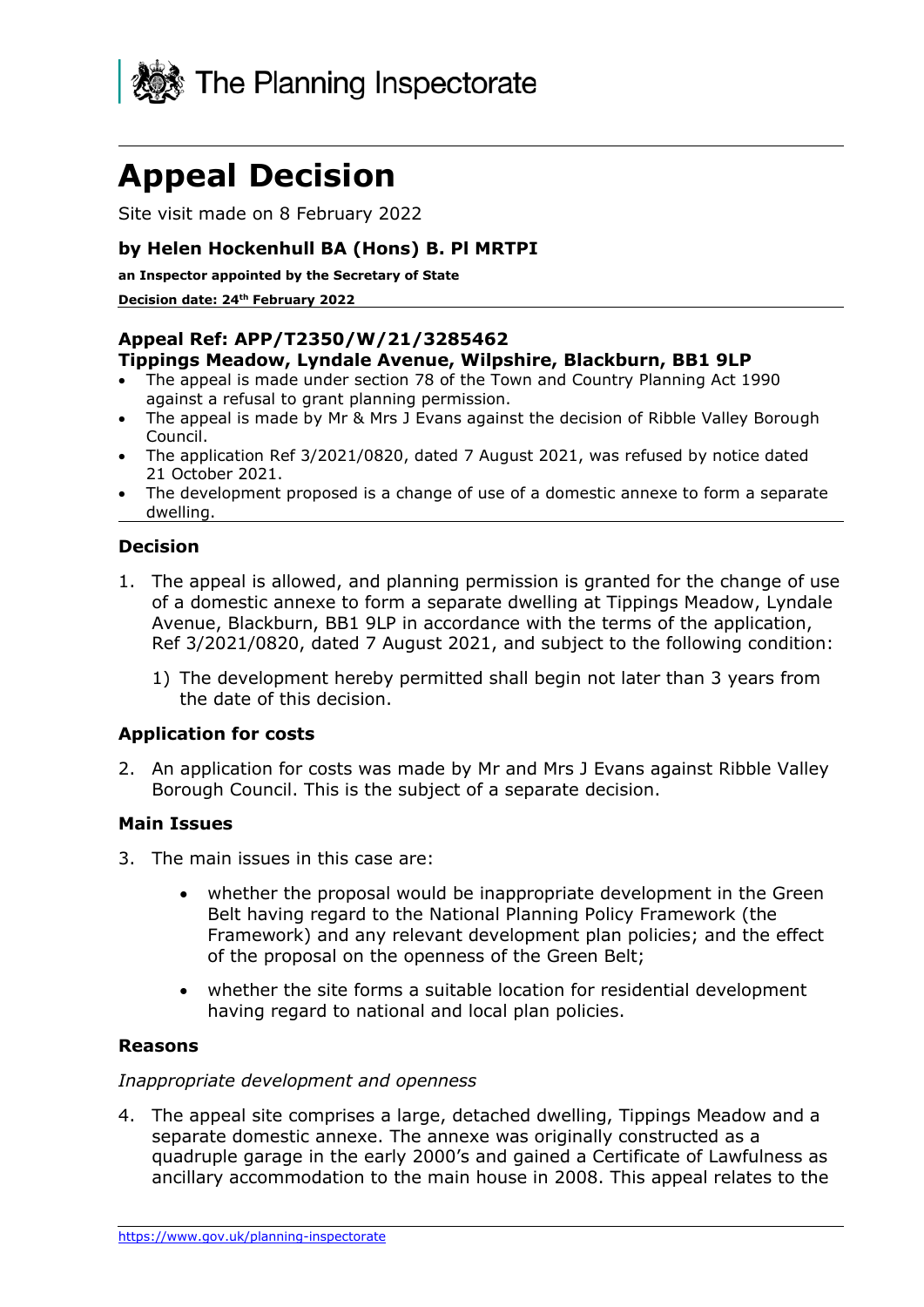proposed change of use of the annexe to a separate dwelling. The site lies on the northern edge of Wilpshire in the Green Belt.

- 5. The fundamental aim of Green Belt policy is to prevent urban sprawl by keeping land permanently open; the essential characteristics of Green Belts are their openness and their permanence.
- 6. Paragraph 150 of the Framework outlines certain forms of development which are not inappropriate in the Green Belt provided they preserve its openness and do not conflict with the purposes of including land within it. Part d) refers to the reuse of buildings provided that the buildings are of permanent and substantial construction.
- 7. In this case, a change of use of an existing permanent building is being proposed. The property benefits from its own car parking on the frontage and has amenity space. There would be no impact on the openness of the Green Belt or the purposes of including land within it, as no alterations are proposed, or external works required. I therefore agree with the Council that the proposal would not form inappropriate development in the Green Belt. It would comply with paragraph 150 of the Framework and Key Statement EN1 of the Ribble Valley Core Strategy 2008-2028.

## *Suitable location for residential development*

- 8. Key Statement DS1 of the Core Strategy outlines the development strategy for the borough. It focusses new housing development in the defined strategic site, the principal settlements of Clitheroe, Whalley and Longridge and the more sustainable Tier 1 villages. Wilpshire is defined as being within this latter category.
- 9. Policy DMG2 requires development to be in accordance with the development strategy and to support the spatial vision. The Policy states that in the principal settlements and Tier 1 Villages, proposals should consolidate, expand and round off development so that it is closely related to other main built-up areas. The appeal building is located within a small cluster of dwellings to the north of Wilpshire. The appellant suggests the proposal could be considered to be a rounding off of the village. However, whilst Wilpshire is a Tier 1 village, the appeal site lies outside the settlement boundary, so that this part of the policy does not apply.
- 10. Outside the defined settlement areas, Policy DMG2 states that development must meet at least one of six criteria. These include development essential to the local economy or social wellbeing, for the purposes of agriculture or forestry, for local needs housing, small scale tourism, other small scale uses appropriate to the rural area and development associated with the Enterprise Zone. No substantive evidence has been provided by the appellant to demonstrate that the appeal scheme complies with any of these criteria. I have no evidence that there is a clear or outstanding need for new residential accommodation that must be met in this location or that the proposed dwelling would meet a local need as defined in the development plan.
- 11. The policy goes on to state that in the open countryside, new development should be accommodated through the re use of existing buildings, which in most cases is more appropriate than new build. The appellant points out that the appeal scheme would comply with this element of the policy. Whilst I agree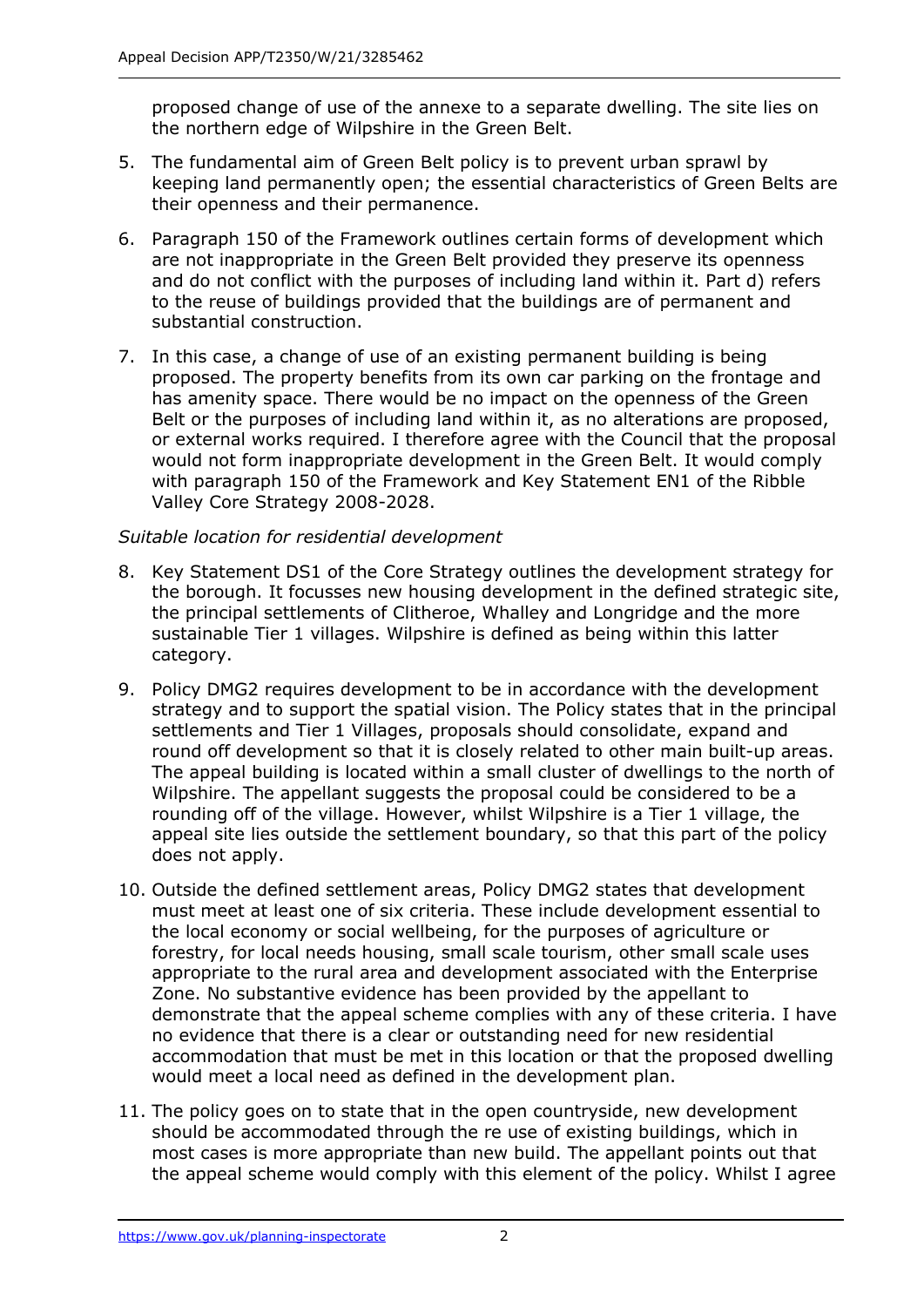on this point, new development must also comply with one of the criteria I have outlined above, which is not the case here.

12. The Council have brought my attention to a number of appeal decisions where Policy DMG2 has been engaged. Whilst these cases are not completely comparable to the appeal before me, as they relate to new development in the countryside rather than the change of use of an existing building, they confirm the application of this policy.

# **Other Matters**

- 13. I acknowledge that the proposed annexe lies in a sustainable location, on the edge of Wilpshire which offers a limited range of services and facilities. Access to public transport is available on Whalley Road approximately 400 metres from the site. Consequently, the appeal site is not in an isolated location and in this regard the proposal would accord with paragraph 80 of the Framework.
- 14. The appellant has made me aware that the annexe has been subject to Council Tax since November 2016. The building is taxed separately to the main house as a self-contained annexe.
- 15. The proposal raises no highway issues, and it causes no harm to residential amenity. As there are no external alterations proposed the development would have no impact on the character or appearance of the area in compliance with Key Statement EN2 and Policy DMG1 of the Core Strategy. I also note there is no objection from the Parish Council or adjoining neighbours.

# **Conclusion**

- 16. Section 38(6) of the Planning and Compulsory Purchase Act 2004 requires that applications are determined in accordance with the development plan unless material considerations indicate otherwise.
- 17. In this case, I have found that the proposal would fail to comply with Core Strategy Policy DMG2 which outlines the development strategy for the borough.
- 18. Set against this, is that the development would not form inappropriate development in the Green Belt and would cause no harm to openness. The property is already in a residential use, albeit restricted as an annexe, ancillary to the main dwelling. Furthermore, the site is not isolated and is in a sustainable location on the edge of Wilpshire, a Tier 1 settlement, where local services can be accessed. In terms of the overall objective of the Framework, achieving sustainable development, the proposal would, in my view, accord.
- 19. I therefore find on the basis of the evidence before me in this case, that the conflict with the development plan, which post-dates the current Framework, is outweighed by other material considerations.
- 20. I understand the Council's concerns that allowing this appeal could lead to a precedent for other similar developments. However, it appears unlikely that the particular circumstances of this case would be replicated. Even if they were, the likely number of cases would be so limited, that there would be no adverse impact on the development strategy for new residential development in the borough.